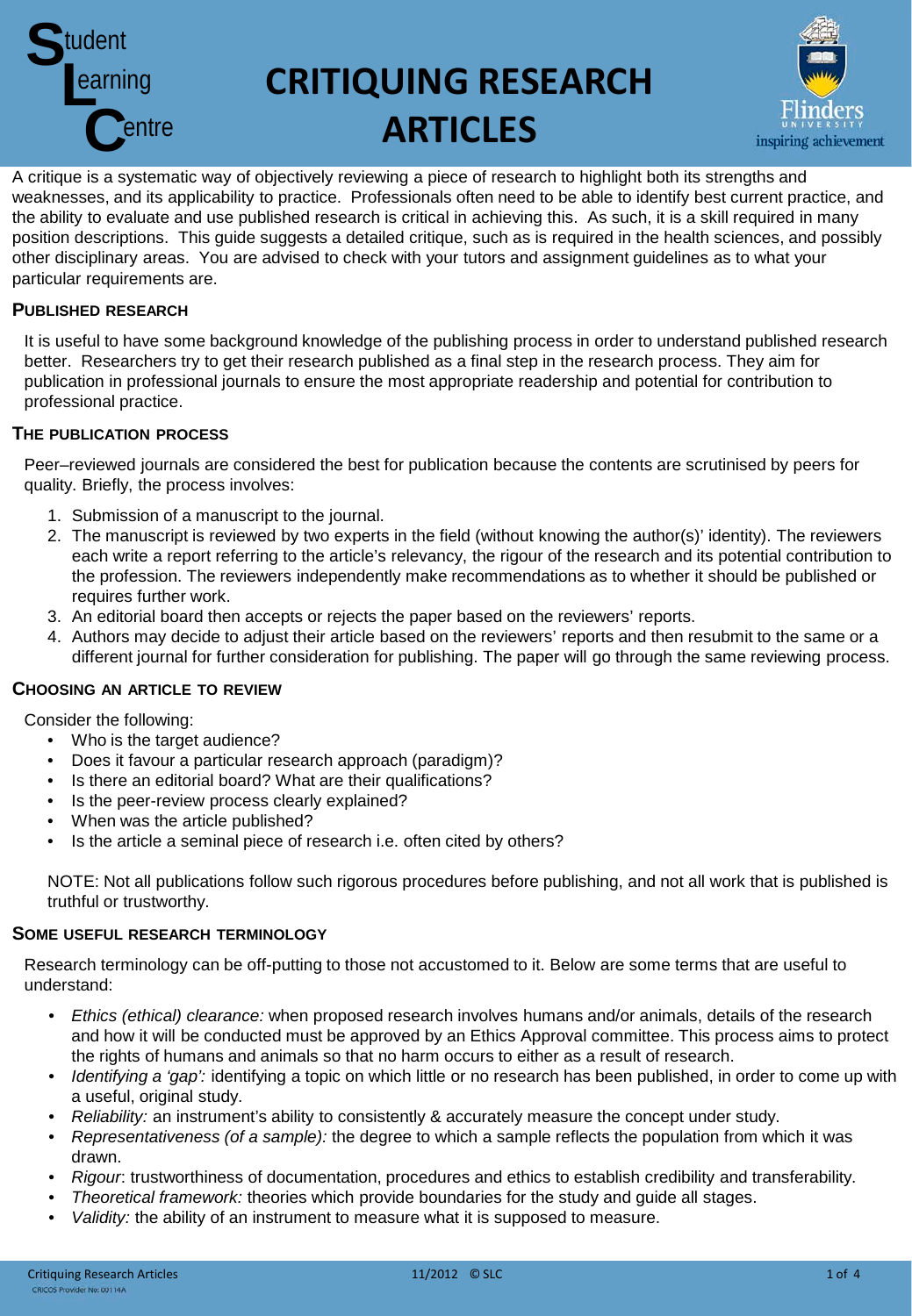

# **WRITING THE CRITIQUE**

Critical reviews for research are systematic. They begin at the title, and review each section until the reference list at the end. It is useful to ask yourself questions about the purpose of each component of the article, and whether it achieves that purpose.

# **THE TITLE**

Does the title clearly indicate what the research is about, without being extremely long or too short to be informative? Are the variables or theoretical issues stated and any relationships between them?

# **THE AUTHOR(S)**

What are the author(s)' professional and academic qualifications? Have they published previously on a similar topic?

# **KEYWORDS**

Some journals require keywords to help to identify main areas of focus. Are these informative and relevant?

## **THE ABSTRACT**

The purpose of an abstract is to provide a succinct summary of the contents of the article and is usually 50-250 words in length, depending on journal requirements. It should contain enough information to enable a reader to decide whether the article is of interest to them or not, so must be informative.

Ask yourself:

- *Does it explain the purpose of the paper?*
- *Does it explain why the research was carried out?*
- *What was accomplished?*
- *What were the main findings?*
- *What is the significance of the research?*
- *What conclusions were reached?*

# **THE INTRODUCTION**

The introduction should orientate the reader to the study, by:

- giving a firm sense of what was done in the study
- introducing the question /problem
- developing the background of the study
- stating the purpose & rationale of the research.

# Ask yourself:

- *Is the research question/problem researchable?*
- *Is the problem important enough to justify the research?*
- *Is the background of the research relevant to the research question?*

# **THE LITERATURE REVIEW**

The literature review should give an overview of the available literature which frames or surrounds the problem being researched. It should look at the similarities and differences between the literature, as well as the strengths and limitations. It should illustrate how the current study fits into the existing framework of research or how it fills a gap in the literature.

Ask yourself:

- *Is the literature review broad, yet focused on the issue?*
- *Is there historical as well as contemporary material to put the area of study into a context?*
- *Is there convincing evidence to support assertions?*
- *Does it fairly represent opposing views?*
- *Does the literature review use a theoretical framework?*
- *Does it reveal gaps in the knowledge which this research will fill?*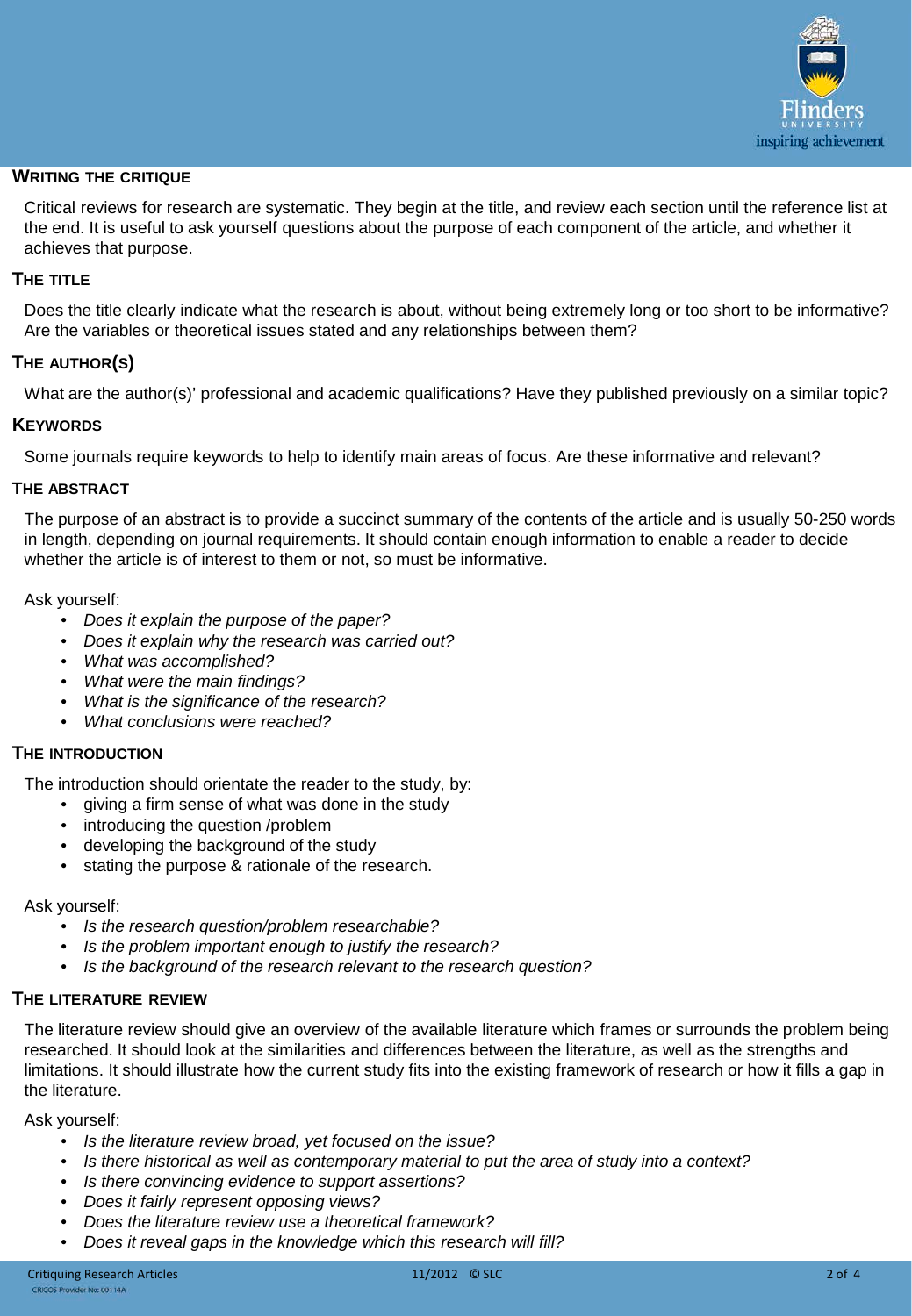

# **THE AIM:**

The aim must be clearly stated, focused on one main idea and should convey the main purpose of the study.

Ask yourself: *Do you have a clear idea of what the study tried to achieve?*

# **THE RESEARCH DESIGN:**

This section should clearly state what the researcher did and how it was done, allowing the reader to evaluate the methods used, the consistency, the reliability of the study, its validity and whether it could be replicated. As a minimum, there should be a brief synopsis of the research approach taken. Once the research method is established, the reader can critique the research design for methodological rigour.

The method section of the research design usually has subsections which describe the participants, the materials and the procedure. The detail should be sufficient to clearly explain the research design, without excessive detail, so that no questions remain.

- *Participants or sample*: The number of participants, their characteristics and the selection process used should be described. Do the participants represent the research well? If any participants did not complete the study, this should be explained. Details such as any payments made to participants and details of major demographic information should be made evident, for example, geographical location, gender, age, affiliation with any institutions etc.
- *Ethics clearance:* The process of obtaining ethics clearance and how ethical standards were maintained should be made clear.
- *Use of apparatus:* If any apparatus were used it should be briefly identified and described, and its function in the research explained. If any apparatus were obtained or donated by a commercial source, this must be stated.
- *Procedure:* Each step in the research procedure should be explained. This includes any instructions to the participants, the formation of groups, and any experimental manipulations. Any control features in the research design should be stated.

# Ask yourself:

- *Is there a clear rationale for the chosen research approach, methods and/ or instruments used?*
- *Is the research method appropriate for the research question?*
- *Was the collection of data appropriate for the research question?*
- *Is there enough information concerning the participants?*
- *What were the ethical considerations for the research and the participants?*
- *Were the methods and/or instruments described in enough detail?*
- *Were any ambiguous terms used?*
- *Is the method deemed reliable and valid?*
- *Are any limitations of the study discussed?*

# **DATA ANALYSIS (also known as the Results and Findings section)**

This section should contain a summary of the data collected and the main results and findings, in enough detail so that the reader can understand how the conclusions that are drawn later in the article have been reached. In qualitative research, illustrative samples of data are frequently used. In quantitative data, individual scores or raw data are not discussed. All relevant data, including that which runs counter to the hypothesis, should be discussed.

Tables and figures should be used for clear representation of data. (In the discussion section, this data should be discussed in text, not as data.) The reader should be made clear as to what the data provided means and why it is important.